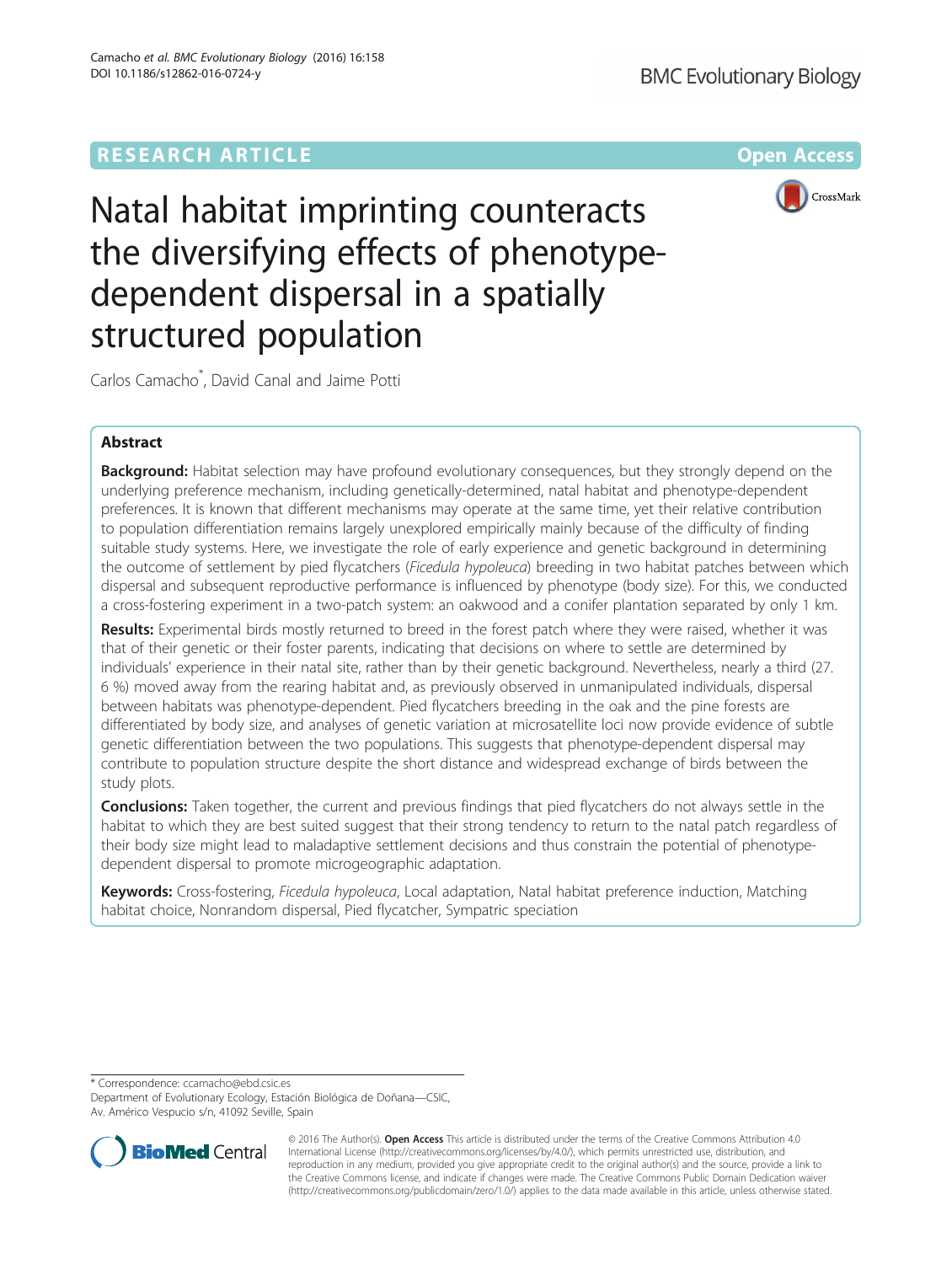## Background

Selection of breeding environments is an important determinant of individual fitness and has therefore been a topic of considerable study in the realm of the ecology and evolution of dispersal [[1](#page-7-0)–[5\]](#page-7-0). Recent literature indicates that dispersal is typically nonrandom, and there is accumulating evidence that individuals often display a preference for a specific habitat type [[6](#page-7-0), [7\]](#page-7-0). Habitat preferences can have different underlying causes that include both genetic and environmental factors (e.g. [\[8](#page-7-0)–[10](#page-7-0)]). First, experience in the natal patch can shape habitat preferences in adulthood, so that individuals tend to return to their birthplace or to other breeding habitats that resemble those they encountered at an early age, a phenomenon called natal habitat preference induction [[11, 12\]](#page-7-0). Second, habitat preferences can be genetically determined [[13, 14](#page-7-0)]. Finally, individuals may modify habitat selection according to their particular phenotype to settle in the habitats they are best suited to [[15\]](#page-7-0).

Numerous theoretical studies suggest that individual variation in habitat preferences can play an important role in population differentiation and ultimately also sympatric speciation (reviewed by [\[7](#page-7-0)]). Nevertheless, recent simulation-based studies of the evolutionary consequences of habitat preferences suggest that these may be largely contingent on the underlying preference mechanism [\[16, 17](#page-7-0)]. For example, natal habitat preference induction could promote population differentiation because the offspring of dispersers settling in a new, previously unused habitat may become reproductively isolated very quickly from the original source population. However, when the imprinting mechanism entails a substantial cost (e.g. energetic or nutritional costs of information processing and storing; [\[18](#page-7-0)]), population differentiation is more likely to occur through geneticallydetermined preferences [[16](#page-7-0)]. It should be noted that different preference mechanisms may act redundantly in nature, producing similar dispersal patterns, and even operate synergistically to promote population differentiation [[19](#page-7-0)]. For example, phenotype-dependent and natal habitat preferences may reinforce each other, since the former can facilitate local adaptation while the latter typically contributes to reproductive isolation [\[15, 19\]](#page-7-0).

Different mechanisms generating habitat preference and nonrandom dispersal have been well characterized from a theoretical standpoint [[6, 7](#page-7-0), [11](#page-7-0)]. In addition, some efforts have been made to quantify the heritability of the propensity to disperse [\[14](#page-7-0), [20\]](#page-7-0) and of dispersal distance [\[14](#page-7-0), [21](#page-7-0)] (but see [[22\]](#page-7-0)), and to assess the influence of early life experience [[23](#page-7-0)–[26](#page-7-0)] and phenotypic traits [[27](#page-7-0), [28](#page-7-0)] on dispersal and settlement decisions. However, almost no studies have been conducted to determine the relative contribution of different preference mechanisms to the expression of breeding site selection within a biologically realistic framework (but see [[19\]](#page-7-0)).

In this study, we tested the role of early life experience and genetic background in the settlement patterns of pied flycatchers (Ficedula hypoleuca) breeding in two contrasting habitats: a coniferous forest and a nearby deciduous forest separated by only 1 km. Males, and to a lesser degree, females breeding in the deciduous forest are morphologically different from those breeding in the nearby coniferous forest, the latter being smaller in size [[28, 29\]](#page-7-0). Over 25 % of pied flycatchers returning to breed for the first time in the study area change habitats through dispersal and, from that moment, they rarely change the patch where they first bred [\[28](#page-7-0)]. Male pied flycatchers disperse between the two forests according to body size, so that individuals moving from the coniferous to the deciduous patch are larger than those moving the other way round, and also than those that remain in the coniferous patch. We have also shown that, contrary to the deciduous forest, where male size does not determine fitness, the latter increases non-linearly with body size in the coniferous forest. Nevertheless, the observed patterns of phenotype-dependent dispersal and settlement do not translate into fitness benefits [[29\]](#page-7-0). Neither the proportion of individuals that return to their natal patch is what one would expect based on nest-site availability in each patch [[28\]](#page-7-0), suggesting that additional preference mechanisms (e.g. natal habitat preference induction or genetically-determined preference) must be operating.

Cross-fostering experiments between alternative habitats provide an essential tool to assess whether individuals settle to breed in one forest type or another owing to their genetic background or either mostly on the basis of the environment they experienced during sensitive periods along their ontogeny [[30](#page-7-0), [31\]](#page-7-0). Here, we capitalize on this approach to separate these two types of effects. Note that, since only one patch per habitat type is considered in this study, the terms "natal patch" and "natal habitat" are used interchangeably in the context of this work. No specific assessment is therefore made to separate the potential natal habitat effects on settlement decisions from those attributable to the specific features of each patch. As non-random, phenotype-dependent movements sustained across time may contribute to population structuring even at small spatial scales [[27](#page-7-0), [32, 33](#page-7-0)], we additionally explore whether there is detectable genetic divergence between pied flycatchers breeding in the two adjacent patches. Finally, we integrate our findings with earlier work on the same system concerning size-dependent dispersal and fitness differences among differently-sized individuals and discuss the relative importance of concurrent preference mechanisms in the spatial assortment of genotypes and phenotypes.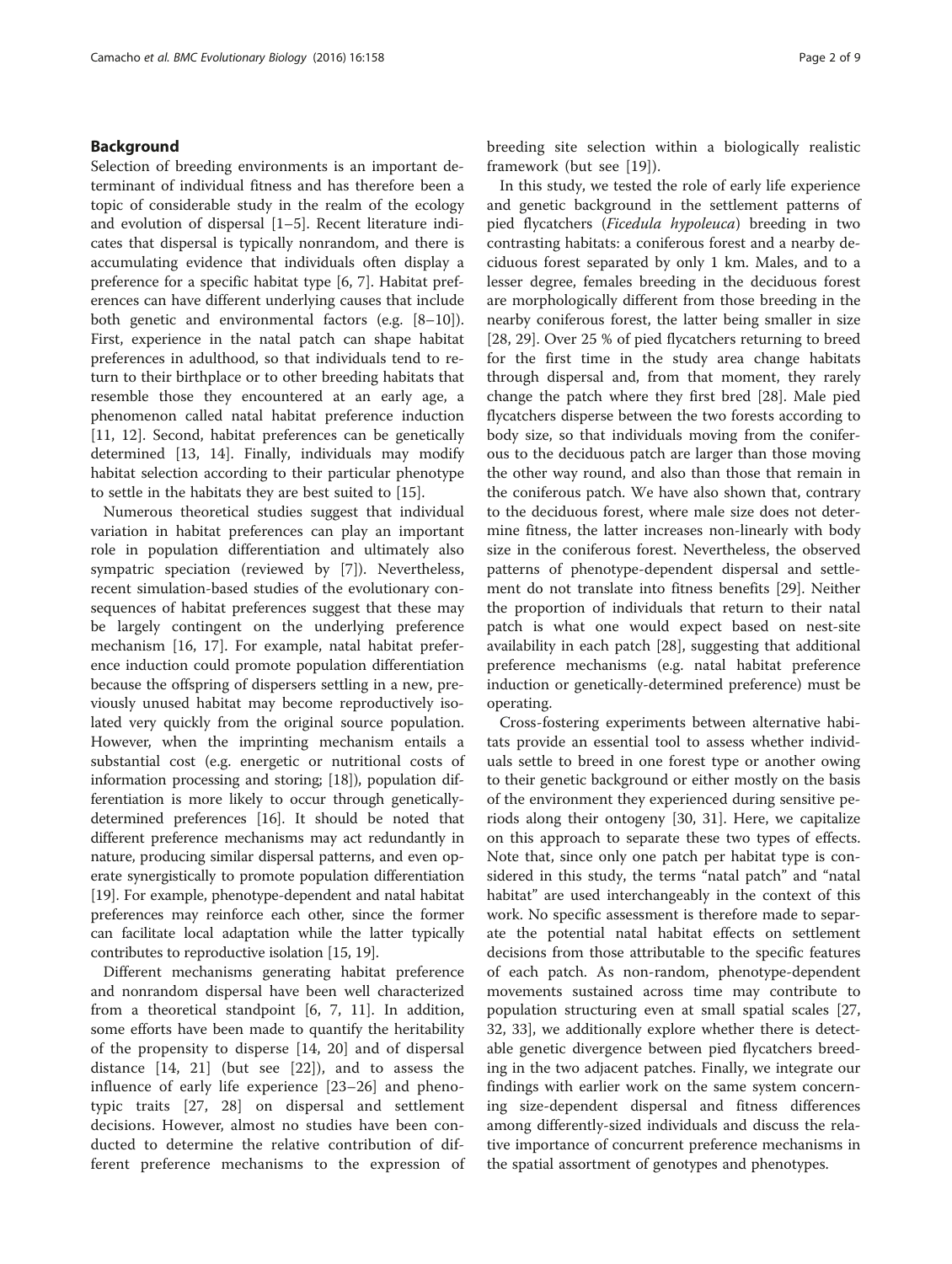## Methods

## Study system

Fieldwork was conducted between 2006 and 2015 in a two-patch system: a mature oak (Quercus pyrenaica) forest of 9.3 ha, and a nearby (1.1 km) mixed pine (mostly Pinus sylvestris) plantation of 4.8 ha separated by unsuitable breeding habitat for pied flycatchers (i.e. a mixture of rock outcrops and riverside vegetation holding few suitable holes). Many aspects of the ecology of pied flycatchers have been studied in the deciduous and the coniferous forest since wooden nest-boxes (156 and 81) were provided in 1984 and 1988, respectively (e.g. [\[29](#page-7-0)]). Pied flycatchers are small (ca. 12 g) long-distance migrants overwintering south of the Sahara and breeding across Europe [[34](#page-7-0)]. Males often arrive from spring migration before females, search for a suitable cavity for nesting and announce themselves to females by singing actively [[34, 35\]](#page-7-0). Pied flycatchers exhibit strong natal and breeding site fidelity [\[36](#page-7-0)], and local recruitment rates are the highest reported in the literature on the species [[37, 38\]](#page-7-0). Males, and to a lesser degree females, may postpone breeding until their second or, more rarely, third year of life [[37\]](#page-7-0).

## Field procedures

After arrival of the earliest males from spring migration, nest-boxes were checked at 1 − 3-day intervals to determine exact laying dates, clutch sizes, hatching dates and fledging success. Breeding birds were caught on day 8 (hatch  $day = 1$ ) using a nest box trap, and measured for tarsus length (to the nearest 0.05 mm) and body mass (to the nearest 0.1 g). Fledgling mass and tarsus length were measured on day 13, when nestlings have already attained the definitive adult size [[39, 40\]](#page-7-0). A small (<50 μL) blood sample was taken from the brachial vein of nestlings for molecular sexing and other genetic analyses (see e.g. [\[38](#page-7-0)]). Both adults and fledglings were individually marked with numbered metal rings. Nestling mortality was controlled from hatching to fledging by considering both the number of young surviving at day 13 and those found dead in the nest 18–20 days after hatching.

## Experimental procedures

Cross-fostering was conducted in 2006–2009 (complete clutches and half broods; 2–3 nestlings) and 2012–2013 (half broods; 2–3 nestlings). Note that recruits stemming from complete and half clutches or broods swapped between nests are equally suitable for the purpose of this study. We cross-fostered birds both within and between habitats in order to test, on one hand, how likely it is for a bird raised in its habitat of origin to return there to breed (i.e. control group) and, on the other hand, how likely it is for a bird experimentally raised in a habitat

other than its habitat of origin to move back to its habitat of origin (i.e. experimental group). Cross-fostering was carried out 2–3 days after the onset of incubation (clutches) or on day 2–3 after hatching (broods). All transfers were performed between nests of similar phenology (i.e. matching hatching dates, and a difference of  $\pm$  1 day for eggs). Nestlings were individually marked for individual identification with a unique combination of colour markings on underparts (legs and wings) made with non-toxic felt pens and repainted every 2–3 days. To avoid skewing the masses of experimental nestlings in any direction during partial cross-fostering and thus minimize non-deliberate effects of competition between native and foster birds, all nestlings were weighed, ranked for weight, and then sequentially assigned to be either cross-fostered or remaining in the source nest.

Experimental manipulations had no apparent effect on recruitment rates (see 'results'). For all recruits stemming from cross-fostering experiments that were subsequently captured as first-time breeders, we recorded whether they returned to breed in their rearing patch or, conversely, moved into the adjacent one. It should be noted that, because the two habitat patches sampled in this study are isolated from other patches by unsuitable habitat, pied flycatchers returning to breed in the study area must choose between settling in their natal or the adjacent plot, or risk not breeding at all [\[37](#page-7-0)].

## Genetic analyses

To examine genetic differences between pied flycatchers breeding in the two plots we followed the rationale described by [[41\]](#page-7-0). Our dataset included 351 males and females breeding in 2005 and 2006 in the coniferous and the deciduous forest (108 and 243 birds, respectively), genotyped at 15 microsatellite loci (see [\[38\]](#page-7-0)). Test for linkage disequilibrium were performed in Genepop 4.0 [[42\]](#page-7-0) and subsequently adjusted with Bonferroni corrections for multiples tests. We also used Genepop to test for deviation from Hardy-Weinberg equilibrium across loci and thus for the occurrence of inbreeding (Fis, estimated following [[43](#page-7-0)]; Markov chain parameters were: 10,000 dememorisations, 1000 batches and 10,000 iterations per batch). Within each population, genetic diversity was calculated across loci using FSTAT [\[44](#page-7-0)] and compared using a Wilcoxon signed-rank test.

We used GENETIX to estimate the extent of genetic differentiation  $(F_{ST})$  between study plots (5000 permutations; [\[45](#page-7-0)]). Further, we tested for genotypic differentiation between populations in Genepop ("exact G test" option; Markov chain parameters were: 10,000 dememorisations, 1000 batches and 10,000 iterations per batch). Finally, we used a Bayesian approach as implemented in the program STRUCTURE [[46\]](#page-7-0) to infer the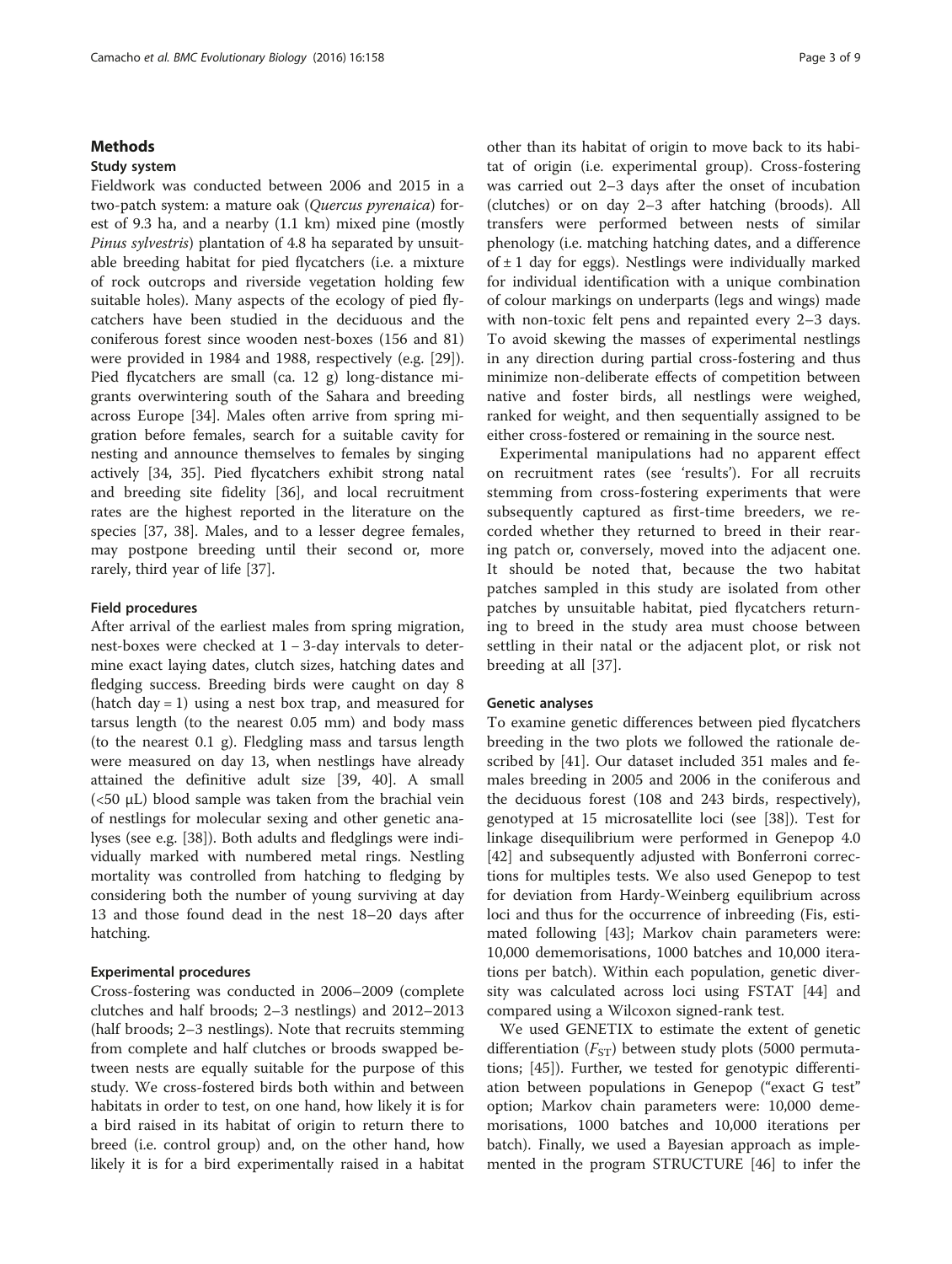number of genetic clusters (K) in the population. Simulations were run assuming the admixture model with correlated allele frequencies. Four independent runs (K  $= 4$ ), with twenty replicates for each K, were performed with a  $10^5$  burning period followed by  $10^6$  MCMC repeats after burning. To obtain the true value of K based on the method described by [\[47](#page-7-0)] we used the STRUC-TURE HARVESTER web [[48](#page-7-0)].

## Data analyses

To investigate the roles of early experience and genetic variation in determining selection of either habitat by adult pied flycatchers in the two-patch system, we fitted a generalized linear mixed model (GLMM; binomial error distribution and logit link function) including birds' propensity to return to the rearing patch  $(0 = re$ turn to breed in the forest patch of their genetic parents; 1 = return to breed in the forest patch of their foster parents) as the response variable. As fixed effects, we included sex, the type of experimental treatment (crossfostering within or between patches) as a control term, and the life stage of cross-fostering (egg or nestling) to account for possible ontogenetic effects on imprinting. Laying date at first reproduction, which is an accurate proxy for the arrival date in our study population [\[49](#page-7-0)], was also included as a covariate to account for the potential effect of arrival time (e.g. decreasing nest-site availability as the season progresses) on bird distribution across the two forests [[50](#page-7-0)]. First-time breeders aged 2– 3 years could have visited the study area in one or two seasons before being detected [\[51\]](#page-7-0). However, when restricting the analysis to birds breeding for the first time at age 1 ( $n = 43$ ), results were exactly the same (details not shown), suggesting that the age at first breeding does not affect the settlement pattern of pied flycatchers.

It is possible that some fledglings had visited (and possibly imprinted on) the adjacent forest prior to departure to the wintering areas, since post-fledging explorations may exceed the minimum distance separating the two plots (see [[52, 53](#page-8-0)]. As the direction of exploratory trips is assumed to be random [[54\]](#page-8-0), the likelihood of visiting the adjacent plot should increase with proximity of the latter to the rearing nest, thus obscuring the interpretation of our results. Accordingly, we used GPS coordinates to calculate the minimum linear distance between the rearing nest and the adjacent forest and included it in the model as a covariate.

Migratory birds may rely on a host of environmental cues and constraints to guide their settlement decisions after arrival, such as nest-site [[55](#page-8-0)] and food availability [[56\]](#page-8-0), predation risk [[57](#page-8-0)] or conspecific attraction [\[58](#page-8-0)]. Nest-site availability, measured as the annual number of nest-boxes not occupied by other hole-nesting species,

differs between the two study patches and, furthermore, the magnitude of such differences may change over time [[28\]](#page-7-0). Likewise, it is likely that other settlement cues, although not measured in this population, may vary over time and space, and this could severely bias the settlement decisions of pied flycatchers. To account for all these factors (i.e. between-year variability in habitat heterogeneity), we included in the model return year as a random effect. Nest identity was also fitted as a random effect to account for repeated measurements of experimental nests that produced  $\geq 2$  recruits (17 %, *n* = 99).

Finally, we tested the interaction between tarsus length and rearing patch according to the notion by [\[19](#page-7-0)] that, when phenotype-dependent dispersal occurs, an individual's propensity to disperse into a non-natal habitat may depend on the interaction between its morphology and its rearing habitat.

GLMMs were fitted in R 2.14.0 [\(http://www.R-project.](http://www.R-project.org) [org\)](http://www.R-project.org) using the function lmer in the package 'lme4' [\[59](#page-8-0)]. Selection of the final model (containing only statistically significant terms) was carried out by dropping nonsignificant terms from a fully saturated model (containing all main effects and interactions) in a hierarchical way, starting with the least significant order terms.

## Results

Between 2006 and 2013, a total of 445 individuals from 116 nests (58 dyads) and 496 individuals from 120 nests (60 dyads) were cross-fostered between and within patches, respectively. Overall recruitment rates of cross-fostered young from experimental and control nests were, respectively, 14.7 % (57 recruits from 389 confirmed fledged offspring) and 11.8 % (48 recruits from 406 confirmed fledged offspring), the difference being not statistically significant (Pearson's Chi-squared test with Yates' continuity correction,  $\chi^2$  = 1.152, d.f. = 1, P = 0.28). Recruitment rates did not differ between cross-fostered and non-manipulated fledglings either (respectively, 13.2 % ( $n = 795$ ) and 11.7 % ( $n =$ 1658);  $\chi^2 = 1.003$ , d.f. = 1, P = 0.32), indicating that crossfostering had no effect on the natural recruitment rates of pied flycatchers. Nests subjected to egg or nestling translocations showed similar recruitments rates (respectively, 13 % (*n* = 502 eggs) and 13.7 % (*n* = 293 nestlings);  $\chi^2$  = 0.030,  $d.f. = 1$ ,  $P = 0.83$ ), indicating that the life stage at which the experiment was carried out did not bias our estimates. Overall recruitment rates did not differ either between cross-fostered males and females (respectively, 38 out of 335 vs. 44 out of 286 genetically-sexed nestlings;  $\chi^2 = 1.860$ ,  $d.f. = 1$ ,  $P = 0.17$ ).

Most recruits from cross-fostered nests returned to breed in the forest patch where they had been transferred as nestlings or eggs, regardless of whether they had been cross-fostered within (75 %,  $n = 48$  recruits) or between (70.2 %,  $n = 57$ ) patches (Fig. [1](#page-4-0); Table 1).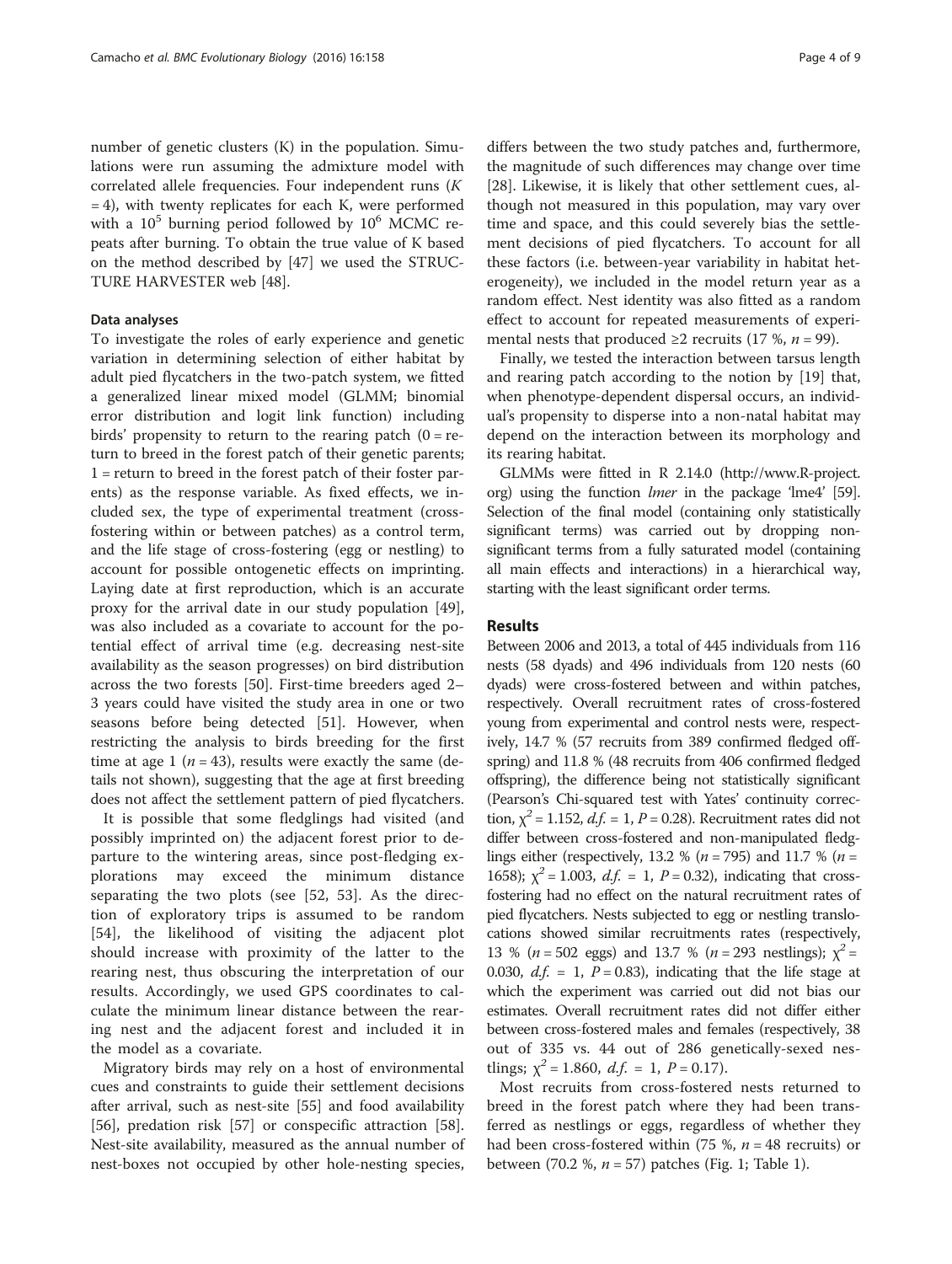<span id="page-4-0"></span>

Results from the GLMM showed no effect of sex, breeding date, age at first reproduction, or proximity to the adjacent forest patch on birds' propensity to return to the same patch where they were fostered (Table 1). The interaction between body size (tarsus length) and rearing patch had no statistically significant effect. Body size or patch effects alone were not influential either, indicating that there was no overall tendency for a particular phenotype to exchange between patches more than

Table 1 Results of the GLMM (binomial error distribution and logit link function) analyzing the effects of the experimental treatment (cross-fostering within and between habitats), life stage of cross-fostering (egg and nestling), sex, proximity to the adjacent habitat patch, breeding date, rearing patch, body size (tarsus length) and the interaction between rearing patch and body size on birds' propensity to return to the habitat where they had been raised ( $0 =$  return to breed in the non-rearing patch;  $1 =$  return to breed in the rearing patch)

|                               | Estimate | SF    | 7        | P       |
|-------------------------------|----------|-------|----------|---------|
| Intercept                     | 0.963    | 0.218 | 4.414    | < 0.001 |
| Experimental treatment        | 0.243    | 0.442 | 0.550    | 0.582   |
| Life stage of cross-fostering | 0.214    | 0.456 | 0.470    | 0.638   |
| Sex                           | $-0.602$ | 0.447 | $-1.345$ | 0.179   |
| Breeding date                 | 0.012    | 0.055 | 0.228    | 0.819   |
| Proximity to adjacent patch   | 0.000    | 0.001 | 1.083    | 0.279   |
| Tarsus length                 | 0.129    | 0.453 | 0.286    | 0.775   |
| Rearing patch                 | $-0.036$ | 0.437 | $-0.083$ | 0.934   |
| Tarsus length x Rearing patch | $-0.893$ | 1.006 | $-0.888$ | 0.375   |

Number of returning birds = 105; Number of years = 8; Number of nests = 83. Estimates and P-values of non-significant (removed) variables are from when they were added alone to a null model containing only the random effects

others, nor were individuals reared in one particular patch more likely to move into the adjacent patch (Table 1).

 $F_{ST}$  values revealed a low but statistically significant genetic differentiation between pied flycatchers breeding in the coniferous and the deciduous forest ( $F_{ST}$  = 0.002,  $P < 0.001$ ), which was corroborated by the exact test of genotypic differentiation ( $\chi^2$  = 53.99, d.f. = 30, P = 0.004). However, unlike in the coniferous habitat ( $\chi^2$  = 22.82,  $d.f. = 30, P = 0.82$ , the deciduous forest population showed a deviation from H-W equilibrium ( $\chi^2$  = 43.9,  $d.f. = 30, P = 0.05$  due to an excess of homozygotes in three markers (Fhy 301, Fhy 339 and Fhy 401), which might affect the  $F_{ST}$  estimates. Further analyses showed that the excess of homozygotes in those loci was due to rare, private alleles appearing at low frequencies. After removing from the analyses the individuals carrying rare alleles in the deciduous patch, the two populations showed no evidence for H-W disequilibrium (deciduous patch:  $\chi^2$  = 37.79, d.f. = 30,  $P = 0.15$ ; coniferous patch:  $\chi^2 = 25.6$ ,  $d.f. = 30$ ,  $P = 0.69$ ), had similar genetic diversity  $(Z = 0.78, P = 0.43)$  and, although marginally non-significant,  $F_{ST}$  values were of similar magnitude as that obtained from the entire data set ( $F_{ST}$  = 0.001, P = 0.06). These results suggest that rare alleles in some individuals from the deciduous forest likely contributed to, but were not fully responsible for, the genetic differentiation of pied flycatchers between the study plots. Bayesian clustering approach did not provide support for two genetic clusters. This is not surprising since, as shown by simulations [[60](#page-8-0)], STRUCTURE may not appropriately summarize population structure in scenarios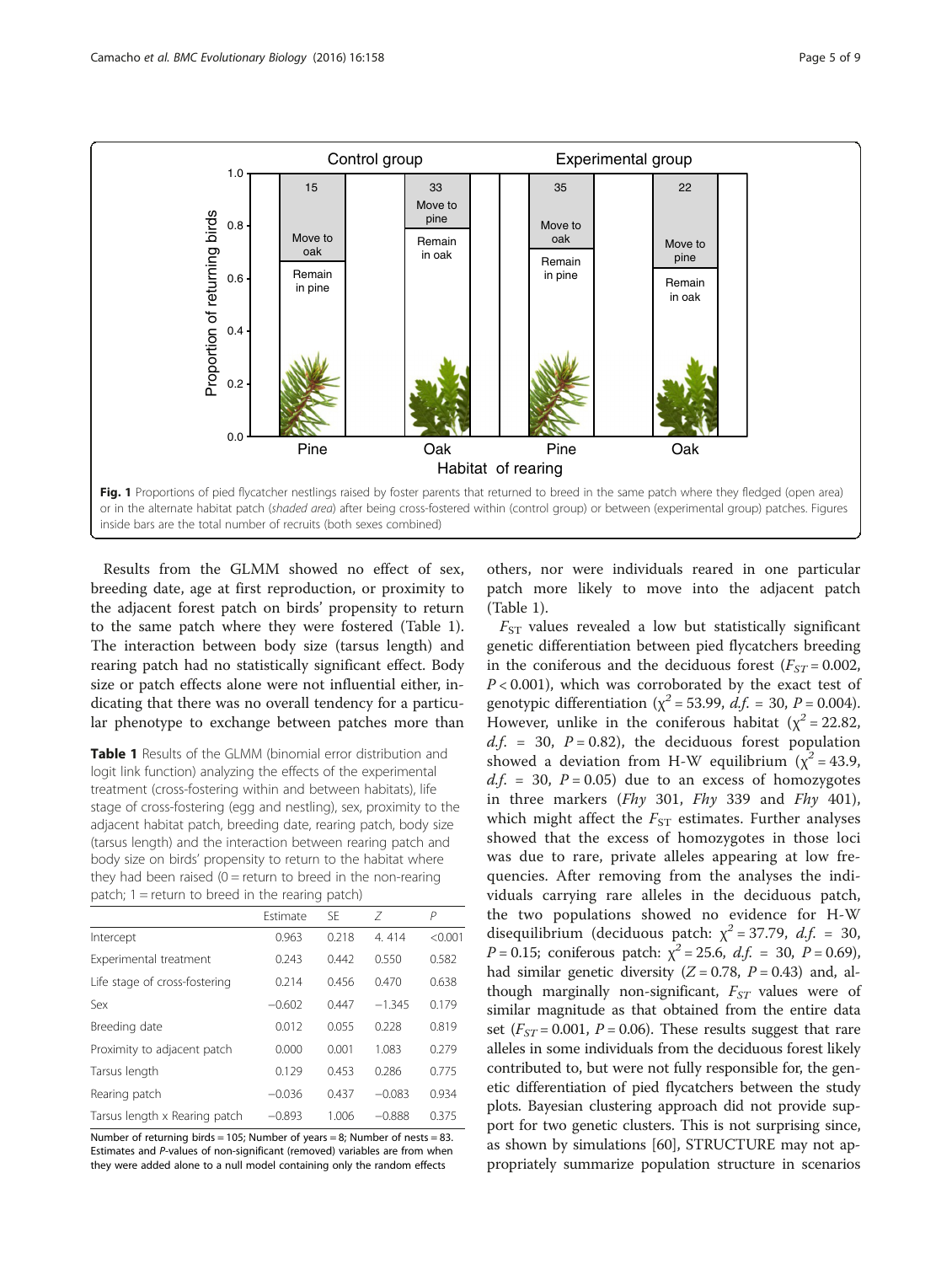with a low number of genetic clusters ( $n = 2$ ) and low genetic differentiation, as occurs in our system.

## **Discussion**

By following individuals that had been cross-fostered to the same or a different habitat patch type, we provided evidence that pied flycatchers returned mostly to breed as adults in the area where they had fledged, regardless of their sex and origin. This is consistent with the hypothesis that individuals' decisions on where to settle are based on the environment they experienced at an early age, rather than on their genetic background. Birds breeding in the coniferous and the deciduous forest differ in body size [[28](#page-7-0), [29](#page-7-0)] and, as shown here, there is also evidence of genetic differentiation between the two populations. Combined with our previous work demonstrating that bird movement between the study plots is affected by body size [\[28](#page-7-0)], our results suggest that phenotype-dependent dispersal may act concurrently with natal site fidelity and thus contribute to the observed population differentiation of pied flycatchers over a very small geographic scale.

#### Spatial and temporal scale of imprinting

Our study supports earlier evidence from experimental [[61, 62\]](#page-8-0) and observational studies [\[54\]](#page-8-0) showing that pied flycatchers tend to return as adults to their natal patch, and that this is not genetically pre-programmed. However, it is not known whether the returning birds seek for a natal-like habitat or simply for their birthplace, as they only had one patch of each habitat type to choose between but, according to other studies on this species [[61, 62\]](#page-8-0), the former seems more likely. On the other hand, the observed propensity of pied flycatchers to settle in their natal patch could alternatively be interpreted in terms of spatial constraints − rather than choice − if, for example, nest-site availability away from the natal site is limited [[50\]](#page-7-0) or if it is easier to return to the same site after migration [[63\]](#page-8-0). Nevertheless, it is unlikely that pied flycatchers are constrained to choose between the two study plots since, on one hand, the distance between them is extremely short, thus facilitating bird exchange between both sites and, on the other hand, nest-site availability does not yet seem to be a limiting factor for pied flycatchers in the study area [[28, 29\]](#page-7-0).

It is known that experience in the natal site can strongly influence later habitat choice in the pied flycatcher [[54, 62](#page-8-0)], but evidence from translocation experiments suggests that imprinting may also occur well beyond fledging. [\[61](#page-8-0)] transferred caged 5–6 weeks old fledglings 250 km away from their birthplace in northern Germany and found that all recruits returned to the area where they had been released, not to their natal patch, indicating that imprinting may extend over the fledgling

Besides the duration of the imprinting process, the spatial scale of post-fledging exploration may affect settlement patterns in the subsequent years. Male pied flycatchers commonly settle closer to their natal sites than females, although both sexes seem to imprint on a similarly small area (i.e. several kilometres in diameter; [[54](#page-8-0)]). Mean distance of post-fledging dispersal has been estimated between 0.6 − 1.4 km, depending on the study population [[52](#page-8-0), [53\]](#page-8-0). Exploratory trips by fledglings that extend beyond the distance separating the two forests (1.1 km) might facilitate imprinting on the patch adjacent to their natal patch, and thus determine future habitat shifts. However, even though detailed data on prospecting behaviour by fledglings are not available for the study area, this seems unlikely to bias our results, as the likelihood of changing habitats was apparently not determined by proximity of the rearing nest to the neighbour forest.

Some individuals could have visited the study area in one or more seasons before reproducing for the first time and explored future territories away from the area they explored as a fledgling [[51](#page-7-0)]. But if this occurred, it certainly did not confound our estimates, as there were no differences between first-year and older first breeders in the propensity to change habitats. In addition, the timing of arrival from spring migration, which is known to have a profound effect on the breeding phenology and success of pied flycatchers [\[35](#page-7-0)], might influence territory acquisition. Late migrants could be time-constrained to choose their breeding site and thus occupy the remaining free territories, whatever the habitat type [\[50\]](#page-7-0). This may be particularly true for first-year breeders, which usually show delayed arrival dates [[35](#page-7-0), [37\]](#page-7-0). However, we found no phenological or age effects on birds' propensity to return to their rearing patch. Finally, an additional potentially confounding factor is that some individuals could perceive certain forest patches as offering better foraging and nestsite opportunities than others based on e.g. asymmetry in breeding density and presence of competitors, and settle accordingly [\[27](#page-7-0)]. However, we think this is unlikely to bias our estimates for two main reasons. First, as shown here, males and females are equally likely to return to breed in the area where they were raised, despite the fact that only the former compete for nest sites [\[34](#page-7-0)]. Second, earlier results on the same system indicate that nest-site availability and population density do not play an important role in the local distribution of pied flycatchers [[28](#page-7-0), [29\]](#page-7-0).

Natal habitat imprinting vs. phenotype-dependent dispersal So far, few studies have attempted to tease apart the relative effects of natal patch preferences and phenotypedependent dispersal on population differentiation. [[19](#page-7-0)]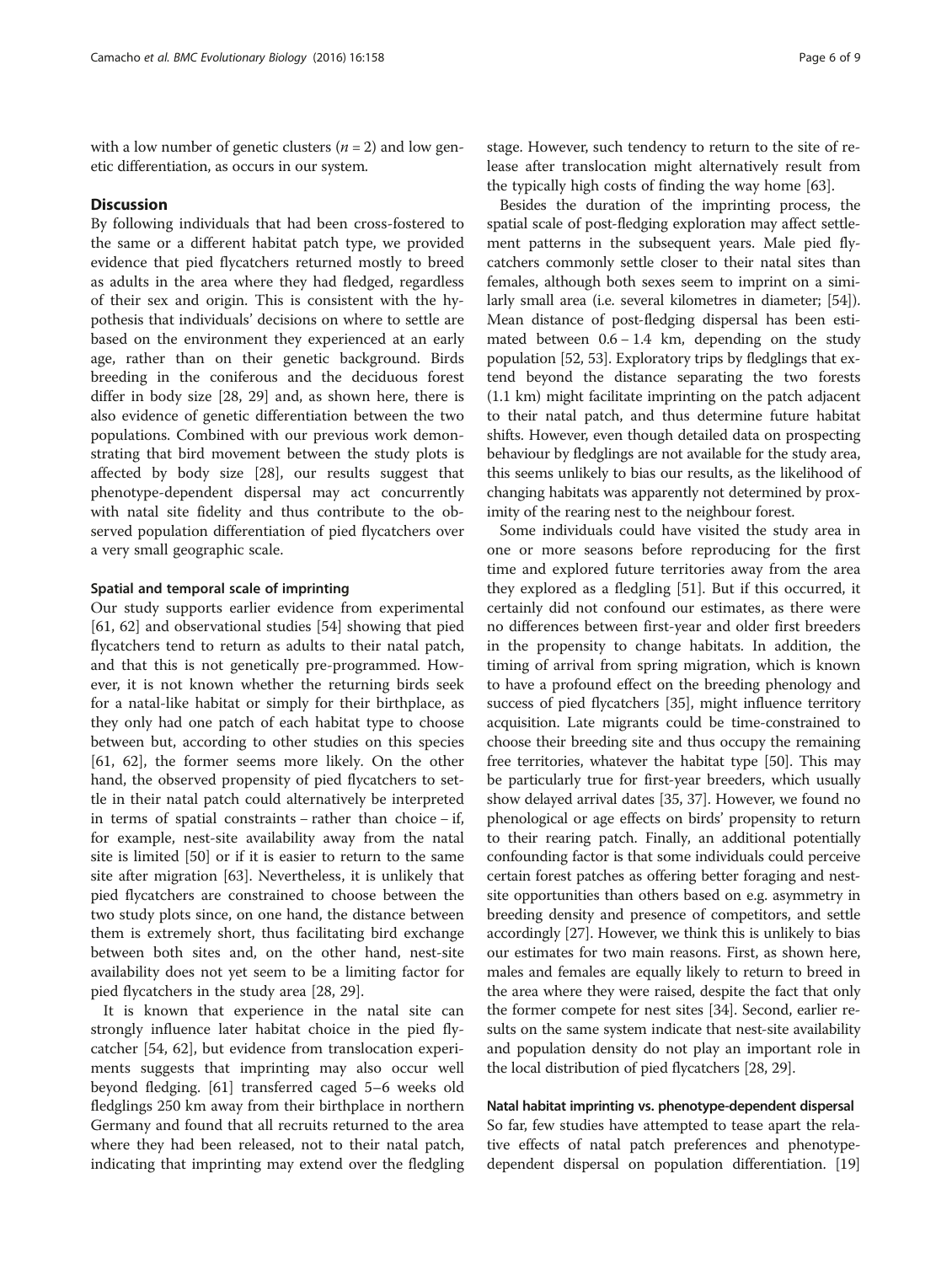also reported a strong tendency in lake and stream sticklebacks to return to their natal area and, as in pied flycatchers, their movement between habitats was phenotype-dependent. In our study population, around a quarter of the (unmanipulated) natal dispersers do not return to the forest patch they presumably imprinted on. Conversely, they move naturally into the adjacent habitat patch according to their body size, so that individuals dispersing from the coniferous to the deciduous forest are larger than those moving the other way round (respectively,  $19.47 \pm 0.07$  mm and  $19.39 \pm 0.08$  mm; mean  $\pm$  SE; [\[28](#page-7-0)]). Likewise, we observed qualitatively similar differences between cross-fostered individuals moving from the coniferous to the deciduous forest and those moving the other way round (respectively,  $19.52 \pm 0.08$  mm and  $19.28 \pm 0.15$  mm; mean  $\pm$  SE). Even though this difference (1.1 %) might seem modest, it is well within the range reported in other studies made at small spatial scales (5–10 km; 0.9–1.2 % difference; [[33,](#page-7-0) [64](#page-8-0), [65\]](#page-8-0). Nevertheless, in contrast to the large sample of unmanipulated individuals, the effect of the interaction between body size and rearing patch on the propensity to change habitats did not reach significance in our experimental birds (see 'results'), possibly because the sample size of 'non-philopatric' recruits stemming from the experiment is very limited compared with the observational study (29 vs. 115). Indeed, a power analysis based on the observed differences between the two groups of dispersers (effect size  $d = 0.52$ ) showed that, for  $\alpha = 0.05$ , an overall sample size of  $n =$ 120 would be required to have 80 % power, which means that, according to the actual recruitment rate (13.2 %) and proportion of recruits moving between habitats (27.6 %), over 3200 individuals would need to be cross-fostered. Still, taken together, the results of this experiment and our previous studies [[28, 29\]](#page-7-0) give support to the notion by [[19\]](#page-7-0) that phenotypedependent dispersal and natal site fidelity may act concurrently.

More pied flycatchers disperse between the two habitats compared with the sticklebacks study (30 % vs. 10 %) but, unlike in the stickleback populations, phenotype-dependent dispersal and natal habitat preferences of pied flycatchers do not appear to act synergistically but partially cancel out each other. [[19](#page-7-0)] showed that morphologically different sticklebacks preferentially settle in the habitat conferring a fitness advantage (ultimately promoting microgeographic adaptation). By contrast, decisions on where to settle and fitness appear to be decoupled in our study population [[29](#page-7-0)], possibly because of the strong tendency to return to the natal habitat patch, not to that in which their particular phenotype performs best (see [[26,](#page-7-0) [66](#page-8-0)]; but see [[12](#page-7-0)]. Thus, the strong (maladaptive) reluctance of the majority of

birds to move away from either of the two habitat patches might constrain, rather than promote, microgeographic adaptation and population divergence. Even with this constraint, the level of genetic differentiation between both pied flycatcher populations is of the same order of magnitude as that reported between the less mobile lake and stream sticklebacks ( $F_{ST}$  = 0.008; [[19\]](#page-7-0)), and also similar to those found over much more extensive regions in other highly mobile organisms, such as the house sparrow (Passer domesticus) ( $F_{ST} = 0.004$  across Finland; [\[67](#page-8-0)]) or the Eurasian reed warblers (Acrocephalus scirpaceus) ( $F_{ST}$  $= 0.013$  across Europe; [\[68\]](#page-8-0)). Accordingly, it seems that the diversifying effects of phenotype-dependent dispersal alone might be strong enough to generate a detectable signal of population differentiation at exceedingly small geographic scales [\[27](#page-7-0), [33](#page-7-0)].

## **Conclusions**

Early experience in the natal patch may play a crucial role in determining subsequent dispersal and settlement in the pied flycatcher ([[54](#page-8-0), [61, 69\]](#page-8-0), this study) and possibly also in a broad range of animals [\[11](#page-7-0)]. Taken together, the results presented herein support previous evidence indicating that phenotype-dependent dispersal between the two plots might contribute to the observed morphological [[28\]](#page-7-0) and genetic (this study) differentiation of pied flycatchers. However, the potential of phenotype-dependent dispersal to increase the magnitude of divergence between these two populations might be constrained by the strong natal site fidelity, as individual performance in each forest patch is strongly determined by morphology [\[29](#page-7-0)]. We suggest that the heretofore largely neglected − but likely widespread − interplay between early experience in the natal site and individual phenotype should be fully taken into account in future studies investigating the mechanisms underlying non-random dispersal and habitat selection.

#### Acknowledgements

We are grateful to Inés Valencia, María Cuenca, Alba Ruiz, Marta Guntiñas, Tomás Redondo, Gregorio Moreno-Rueda, Gerardo Jiménez, Carlos Marfil, Guadalupe Macías, Fran Romero and David Ochoa for their assistance with fieldwork and to Alex Centeno for help with genetic analyses.

#### Funding

CC received financial support from the Spanish Ministry of Economy and Competitiveness, through the Severo Ochoa Programme for Centres of Excellence in R&D&I (SVP-2013-067686). DC was supported by project CGL 2009-10652. Since 1987, JP's work has been funded by the Spanish Governments, most recently by projects CGL2015-70639-P, CGL2014- 55969-P and CGL2012-35232.

#### Availability of data and materials

The authors confirm that all data underlying the findings will be made publicly available at<https://digital.csic.es/handle/10261/135062> in case the paper is accepted.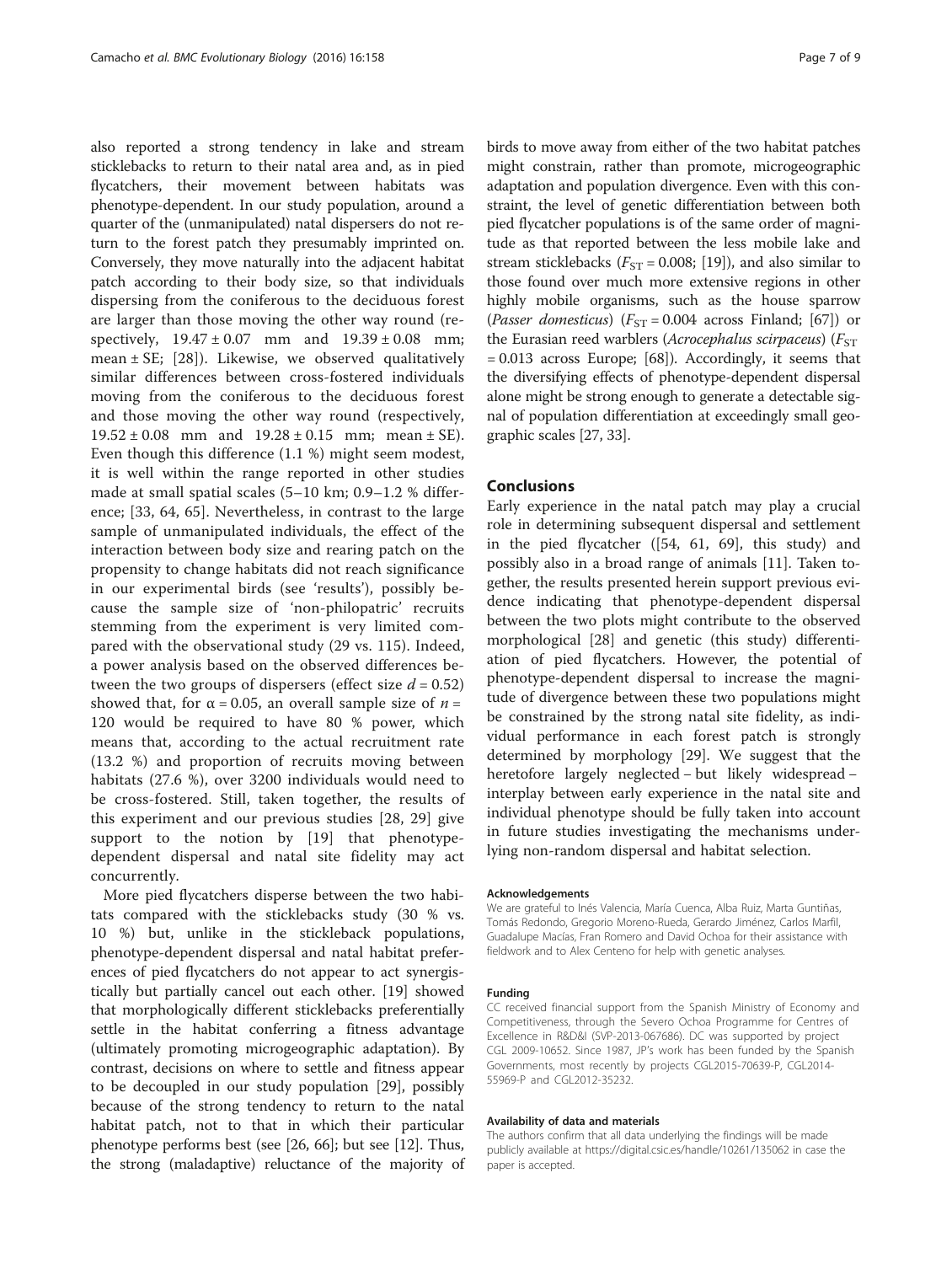## <span id="page-7-0"></span>Authors' contributions

CC, DC and JP conceived and performed the cross-fostering experiment, collected and analyzed the data and wrote the manuscript. All authors read and approved the final manuscript.

#### Competing interests

The authors declare that they have no competing interests.

#### Consent for publication

Not applicable.

#### Ethics approval and consent to participate

Research was conducted under permits from the authorities in Madrid and Castilla-La Mancha autonomies. The Ethics Committee on Animal Experimentation from Doñana Biological Station (CSIC) approved the experimental procedure, which complies with the current laws of Spain.

#### Received: 24 May 2016 Accepted: 18 July 2016 Published online: 08 August 2016

### References

- 1. Johnson ML, Gaines MS. Evolution of dispersal: theoretical models and empirical tests using birds and mammals. Ann Rev Ecol Syst. 1990;21:449–80.
- 2. Szulkin M, Sheldon BC. Dispersal as a means of inbreeding avoidance in a wild bird population. Proc R Soc Lond B. 2008;275:703–11.
- 3. Duckworth RA, Badyaev AV. Coupling of dispersal and aggression facilitates the rapid range expansion of a passerine bird. Proc Natl Acad Sci U S A. 2007;104:15017–22.
- 4. Duckworth RA, Kruuk LEB. Evolution of genetic integration between dispersal and colonization ability in a bird. Evolution. 2009;63:968–77.
- 5. Clobert J, Baguette M, Benton TG, Bullock JM. Dispersal ecology and evolution Oxford University press Oxford. 2012.
- 6. Clobert J, Le Galliard L, Cote J, Meylan S, Massot M. Informed dispersal heterogeneity in animal dispersal syndromes and the dynamics of spatially structured populations. Ecol Lett. 2009;12:197–209.
- 7. Edelaar P, Bolnick DI. Non-random gene flow: an underappreciated force in evolution and ecology. Trends Ecol Evol. 2012;27:659–65.
- 8. Massot M, Clobert J. Processes at the origin of similarities in dispersal behavior among siblings. J Evol Biol. 2000;13:707–19.
- Cote J, Clobert J. Social personalities influence natal dispersal in a lizard. Proc R Soc Lond B. 2007;274:383–90.
- 10. Duckworth RA. Maternal effects and range expansion: a key factor in a dynamic process? Phil Trans R Soc B. 2009;364:1075–86.
- 11. Davis JM, Stamps JA. The effect of natal experience on habitat preferences. Trends Ecol Evol. 2004;19:411–6.
- 12. Stamps JA, Krishnan VV, Willits NH. How different types of natal experience affect habitat preference. Am Nat. 2009;174:623–30.
- 13. Jaenike J, Holt RD. Genetic variation for habitat preference: evidence and explanations. Am Nat. 1991;137:S67–90.
- 14. Doligez B, Gustafsson L, Pärt T. 'Heritability' of dispersal propensity in a patchy population. Proc R Soc Lond B. 2009;276:2829–36.
- 15. Edelaar P, Siepielski AM, Clobert J. Matching habitat choice causes directed gene flow: a neglected dimension in evolution and ecology. Evolution. 2008;62:2462–72.
- 16. Beltman JB, Metz JAJ. Speciation: more likely through a genetic or through a learned habitat preference? Proc R Soc Lond B. 2005;272:1455–63.
- 17. Berner D, Thibert-Plante X. How mechanisms of habitat preference evolve and promote divergence with gene flow. J Evol Biol. 2015;28:1641–55.
- 18. Dukas R. Costs of memory: ideas and predictions. J Theor Biol. 1999; 197:41–50.
- 19. Bolnick DI, Snowberg LK, Patenia C, Stutz WE, Ingram T, Lau OL. Phenotypedependent native habitat preference facilitates divergence between parapatric lake and stream stickleback. Evolution. 2009;63:2004–16.
- 20. Hansson B, Bensch S, Hasselquist D. Heritability of dispersal in the great reed warbler. Ecol Lett. 2003;6:290–4.
- 21. Greenwood PJ, Harvey PH, Perrins CM. The role of dispersal in the great tit (Parus major): the causes consequences and heritability of natal dispersal. J Anim Ecol. 1979;48:123–42.
- 22. van Noordwijk AJ. Problems in the analysis of dispersal and a critique on its 'heritability' in the great tit. J Anim Ecol. 1984;53:533–44.
- 23. Alonso JC, Martín E, Alonso JA, Morales MB. Proximate and ultimate causes of natal dispersal in the great bustard Otis tarda. Behav Ecol. 1998;9:243–52.
- Ekman J, Eggers S, Griesser M, Fighting to stay: the role of sibling rivalry for delayed dispersal. Anim Behav. 2002;64:453–9.
- 25. Cote J, Clobert J, Brodin T, Fogarty S, Sih A. Personality-dependent dispersal: characterization ontogeny and consequences for spatially structured populations. Phil Trans R Soc B. 2010;65:4065–76.
- 26. Piper WH, Palmer MW, Banfield N, Meyer MW. Can settlement in natal-like habitat explain maladaptive habitat selection? Proc R Soc Lond B. 2013; 280(1765):20130979.
- 27. Garant D, Kruuk LEB, Wilkin TA, McCleery RH, Sheldon BC. Evolution driven by differential dispersal within a wild bird population. Nature. 2005;433:60–5.
- 28. Camacho C, Canal D, Potti J. Non-random dispersal drives phenotypic divergence within a bird population. Ecol Evol. 2013;3:4841–8.
- 29. Camacho C, Canal D, Potti J. Testing the matching habitat choice hypothesis: phenotype-environment correlation and fitness in a wild bird population. Evol Ecol. 2015;29:873–86.
- 30. Merilä J, Sheldon BC. Avian quantitative genetics. Curr Ornithol. 2001;16: 179–255.
- 31. Stinchcombe JR. Cross-pollination of plants and animals: wild quantitative genetics and plant evolutionary genetics. In: Charmantier A, Garant D, Kruuk LEB, editors. Quantitative genetics in the wild. Oxford: Oxford University Press; 2014. p. 128–46.
- 32. Postma E, van Noordwijk AJ. Gene flow maintains a large genetic difference in clutch size at a small spatial scale. Nature. 2005;433:65–8.
- 33. Senar JC, Borrás A, Cabrera J, Cabrera T, Björklund M. Local differentiation in the presence of gene flow in the citril finch Serinus citrinella. Biol Lett. 2006;2:85–7.
- 34. Lundberg A, Alatalo RV. The pied flycatcher T. London: AD Poyser; 1992.
- 35. Potti J. Arrival time from spring migration in male pied flycatchers: individual consistency and familial resemblance. Condor. 1998;100:702–8.
- 36. Montalvo S, Potti J. Breeding dispersal in Spanish pied flycatchers Ficedula hypoleuca. Ornis Scand. 1992;23:491–8.
- 37. Potti J, Montalvo S. Return rate age at first breeding and natal dispersal of pied flycatchers Ficedula hypoleuca in central Spain. Ardea. 1991;79:419–28.
- 38. Canal D, Serrano D, Potti J. Exploring heterozygosity-survival correlations in a wild songbird population: contrasting effects between juvenile and adult stages. PLoS One. 2014;9(8):e105020.
- 39. Alatalo RV, Lundberg A. Heritability and selection on tarsus length in the pied flycatcher (Ficedula hypoleuca). Evolution. 1986;40:574-83.
- 40. Potti J, Merino S. Heritability estimates and maternal effects on tarsus length in pied flycatchers Ficedula hypoleuca. Oecologia. 1994;100:331–8.
- 41. Postma E, Den Tex RJ, van Noordwijk AJ, Mateman AC. Neutral markers mirror small‐scale quantitative genetic differentiation in an avian island population. Biol J Linn Soc. 2009;97:867–75.
- 42. Raymond M, Rousset F. Genepop (version 1 2) population genetics software for exact tests and ecumenicism. J Hered. 1995;86:248–9.
- 43. Weir BS, Cockerham CC. Estimating F-statistics for the analysis of population structure. Evolution. 1984;38:1358–70.
- 44. Goudet J. FSTAT (version 1 2): a computer program to calculate F-statistics. J Hered. 1995;86:485–6.
- 45. Belkhir K, Borsa P, Chikhi L, Raufaste N, Bonhomme F. GENETIX 4 05: logiciel sous Windows TM pour la génétique des populations Laboratoire Génome Populations Interactions CNRS UMR 5171: Université de Montpellier II Montpellier France; 2004
- 46. Pritchard JK, Stephens M, Donnelly P. Inference of population structure using multilocus genotype data. Genetics. 2000;155:945–59.
- 47. Evanno G, Regnaut S, Goudet J. Detecting the number of clusters of individuals using the software STRUCTURE: a simulation study. Mol Ecol. 2005;14:2611–20.
- 48. Earl DA, VonHoldt BM. STRUCTURE HARVESTER: a website and program for visualizing STRUCTURE output and implementing the Evanno method. Conserv Genet Resour. 2012;4:359–61.
- 49. Potti J, Montalvo S. Male arrival and female mate choice in Pied Flycatchers Ficedula hypoleuca in central Spain. Ornis Scand. 1991;22:45–54.
- 50. Smith RJ, Moore FR. Arrival timing and seasonal fitness in a long-distance migratory landbird. Behav Ecol Sociobiol. 2005;57:231–9.
- 51. Becker PH, Dittmann T, Ludwigs JD, Limmer B, Ludwig SC, Bauch C, Braasch A, Wendeln H. Timing of initial arrival at the breeding site predicts age at first reproduction in a long-lived migratory bird. Proc Natl Acad Sci U S A. 2008;105:12349–52.